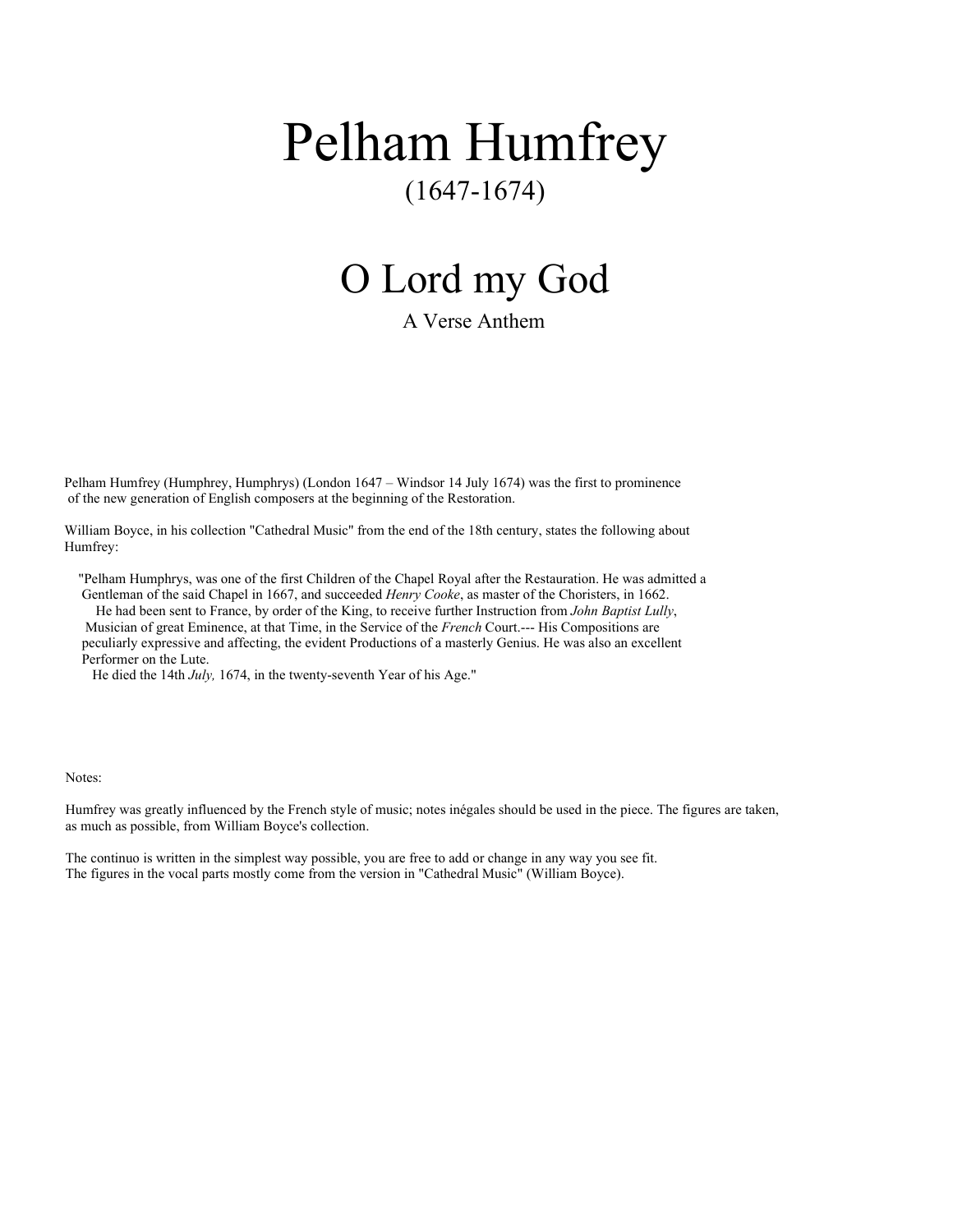verse anthem

#### **Pelham Humfrey (1647-1674)**

Edited by Tim Risher

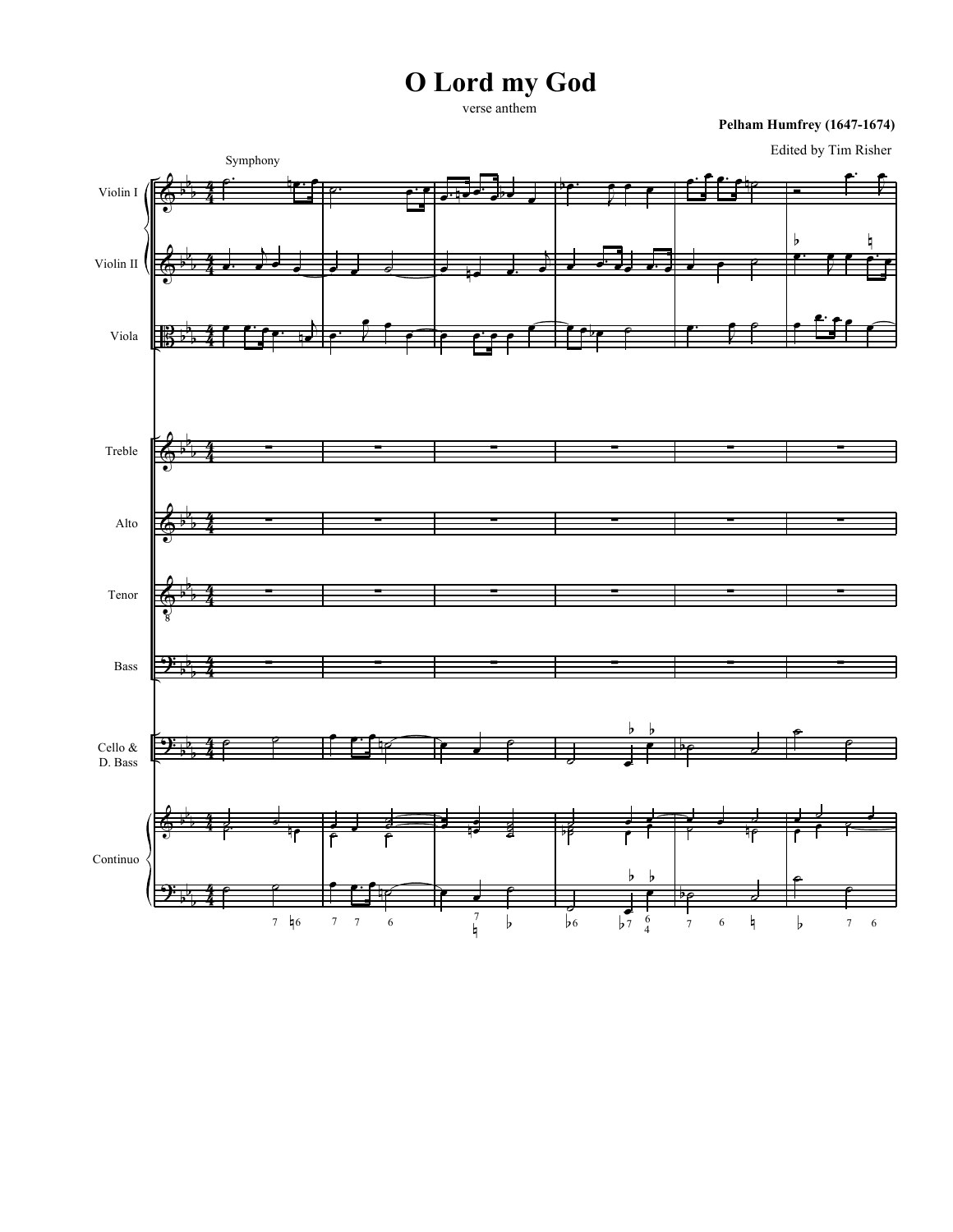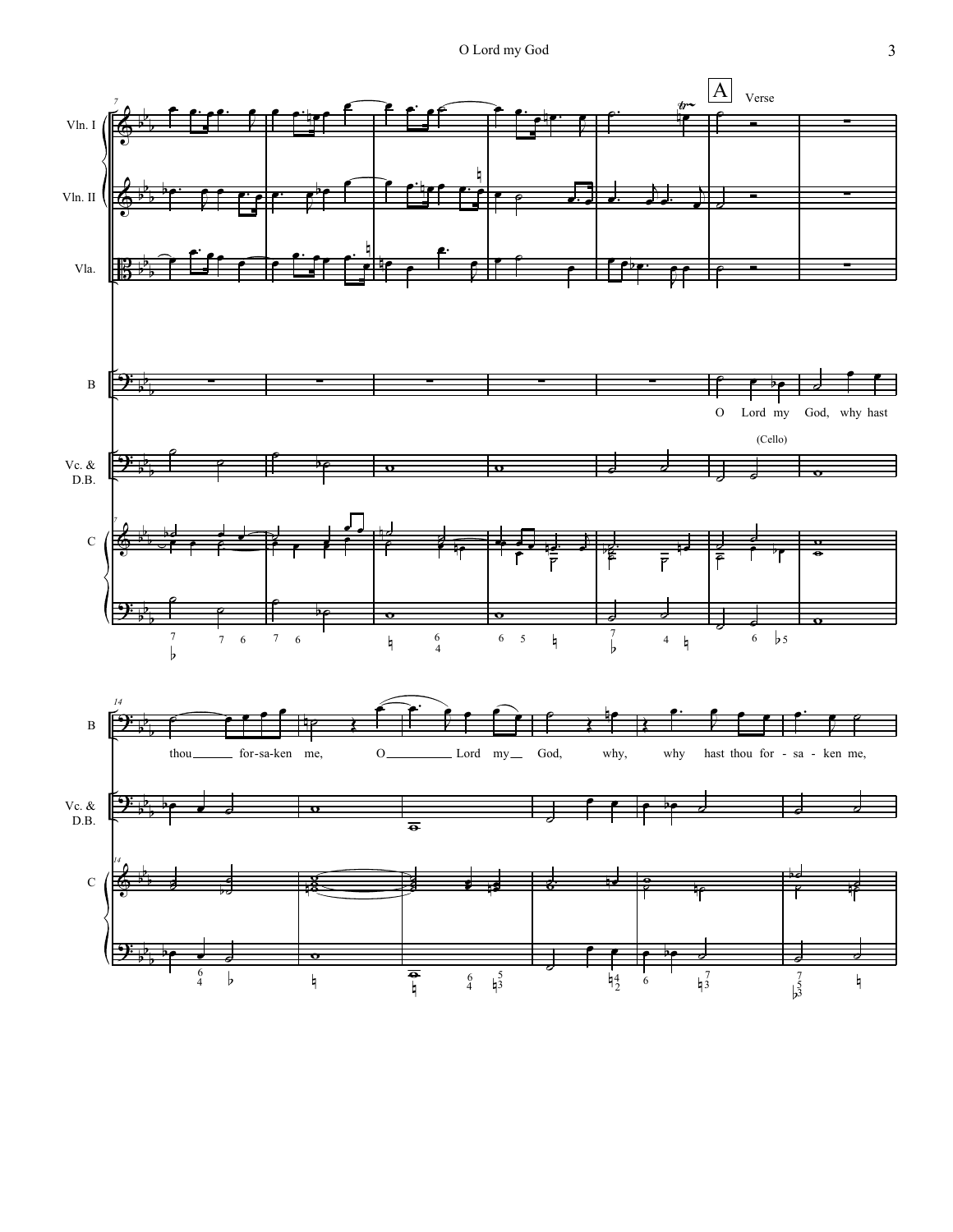![](_page_3_Figure_1.jpeg)

4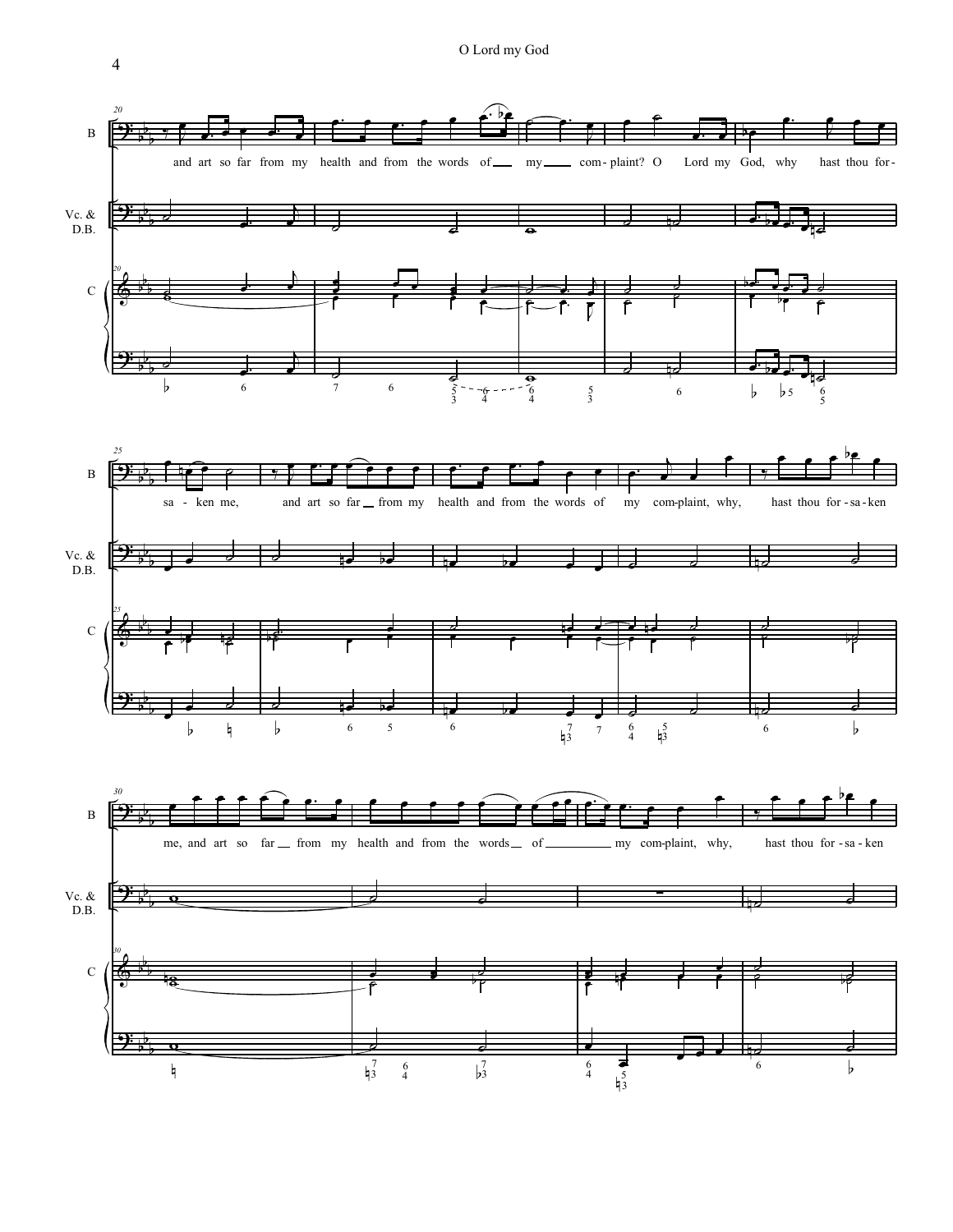![](_page_4_Figure_1.jpeg)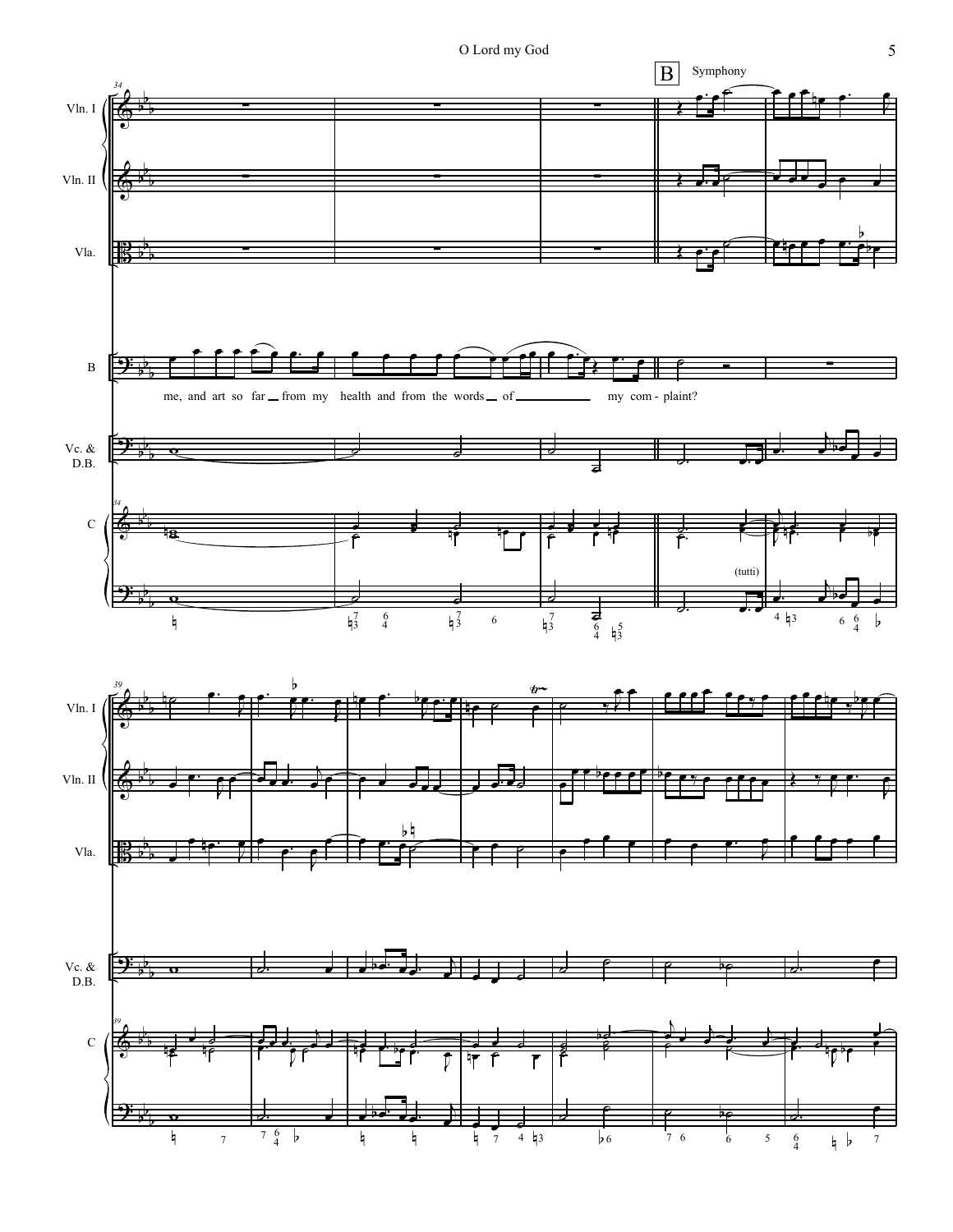![](_page_5_Figure_1.jpeg)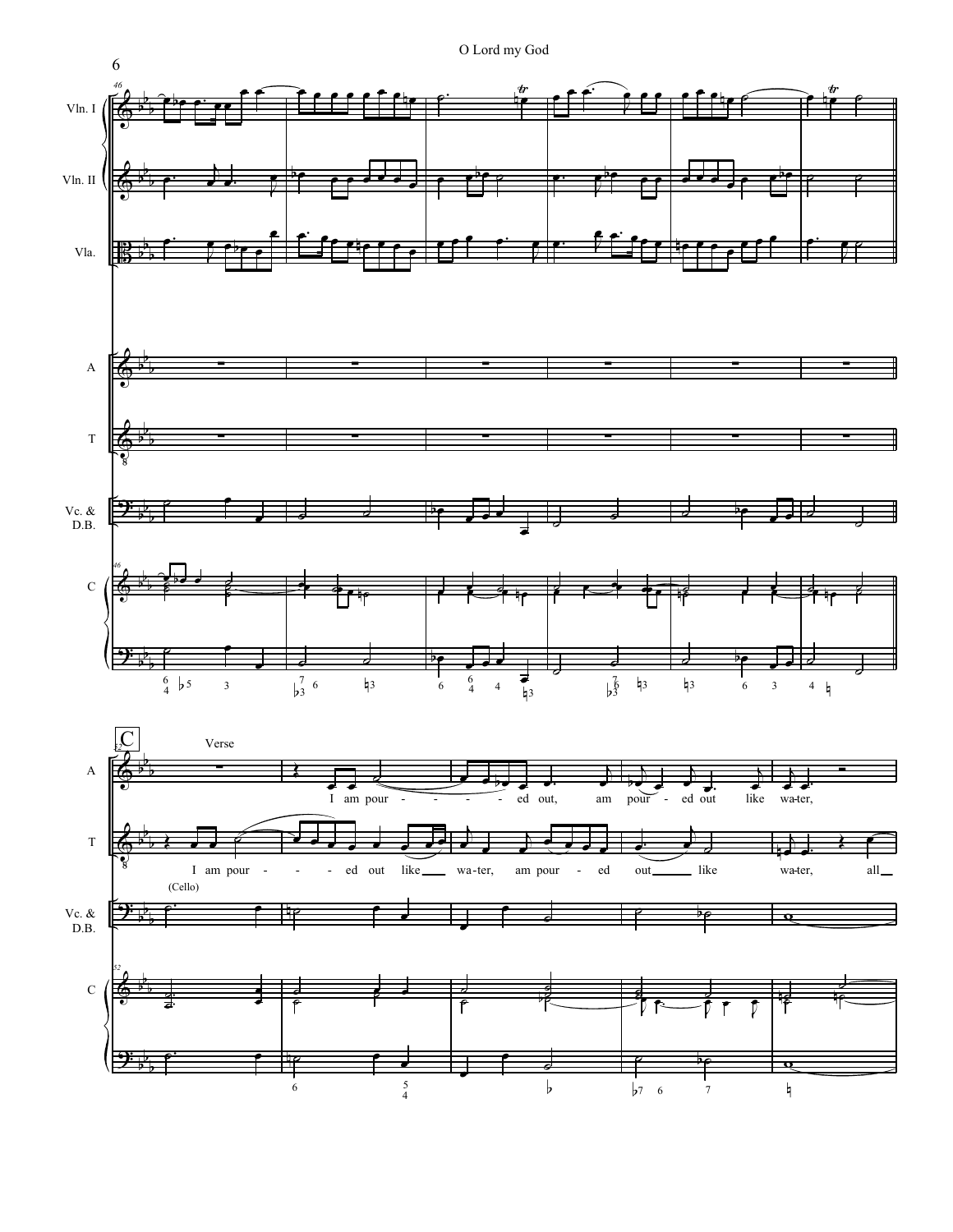![](_page_6_Figure_1.jpeg)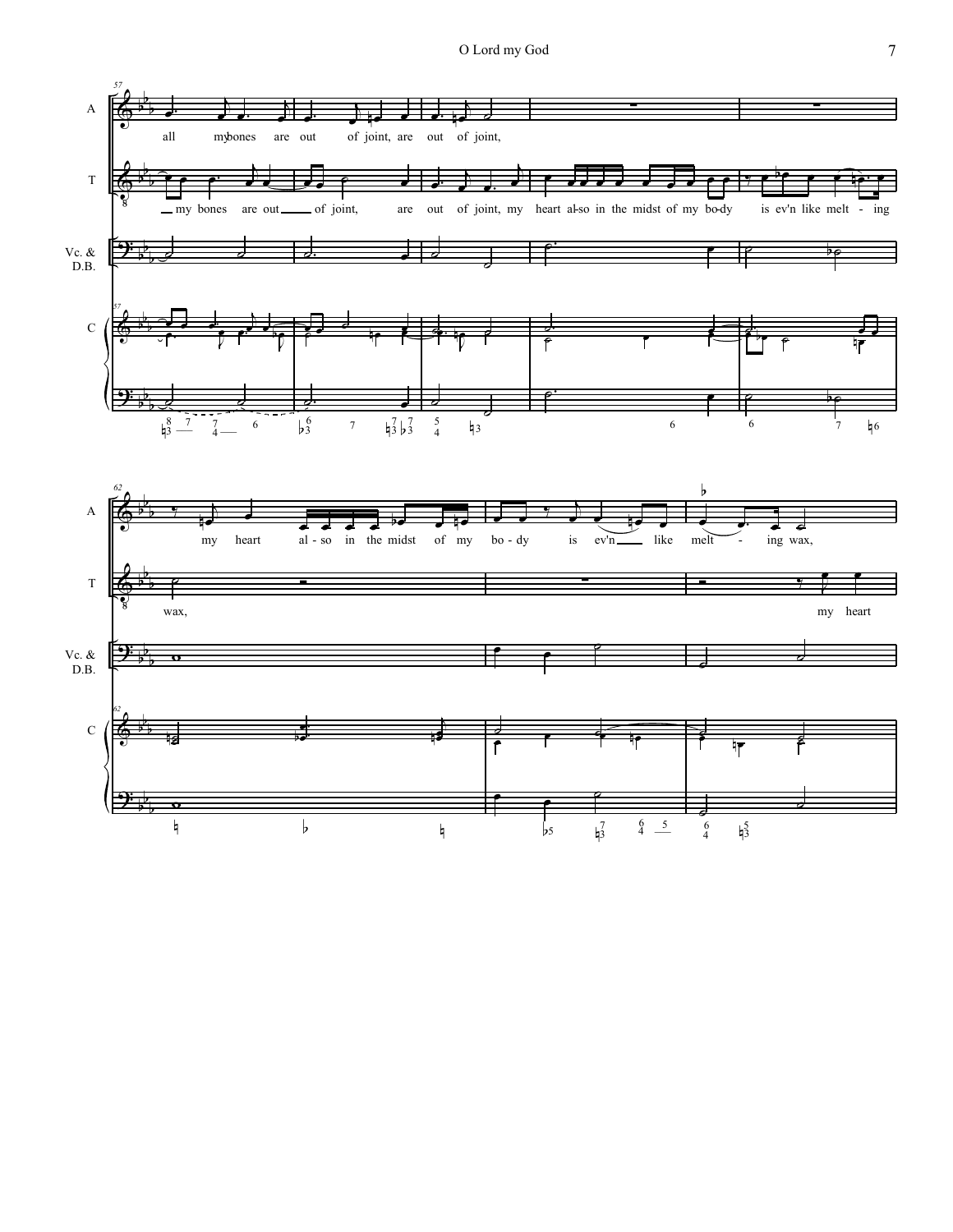![](_page_7_Figure_1.jpeg)

8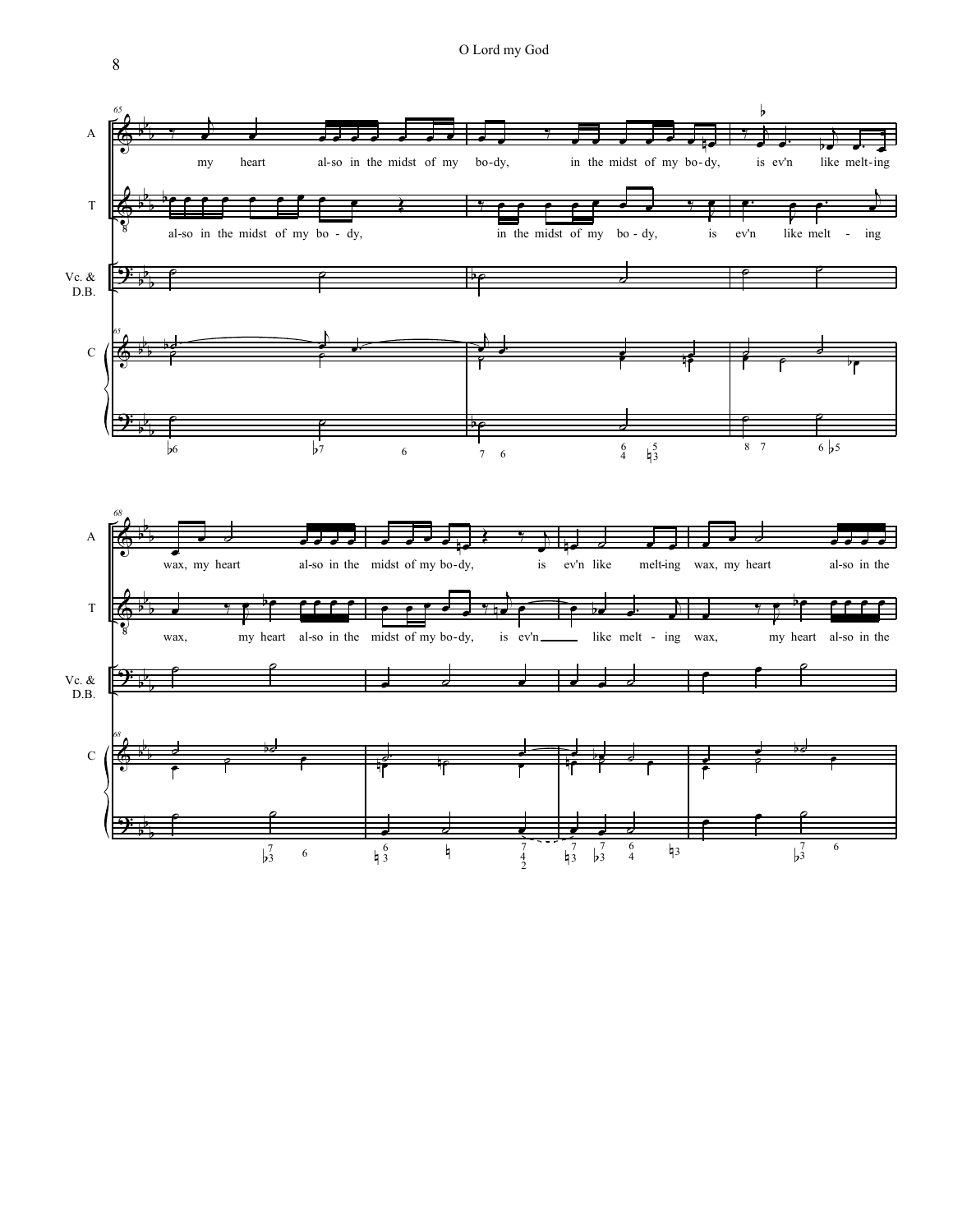![](_page_8_Figure_0.jpeg)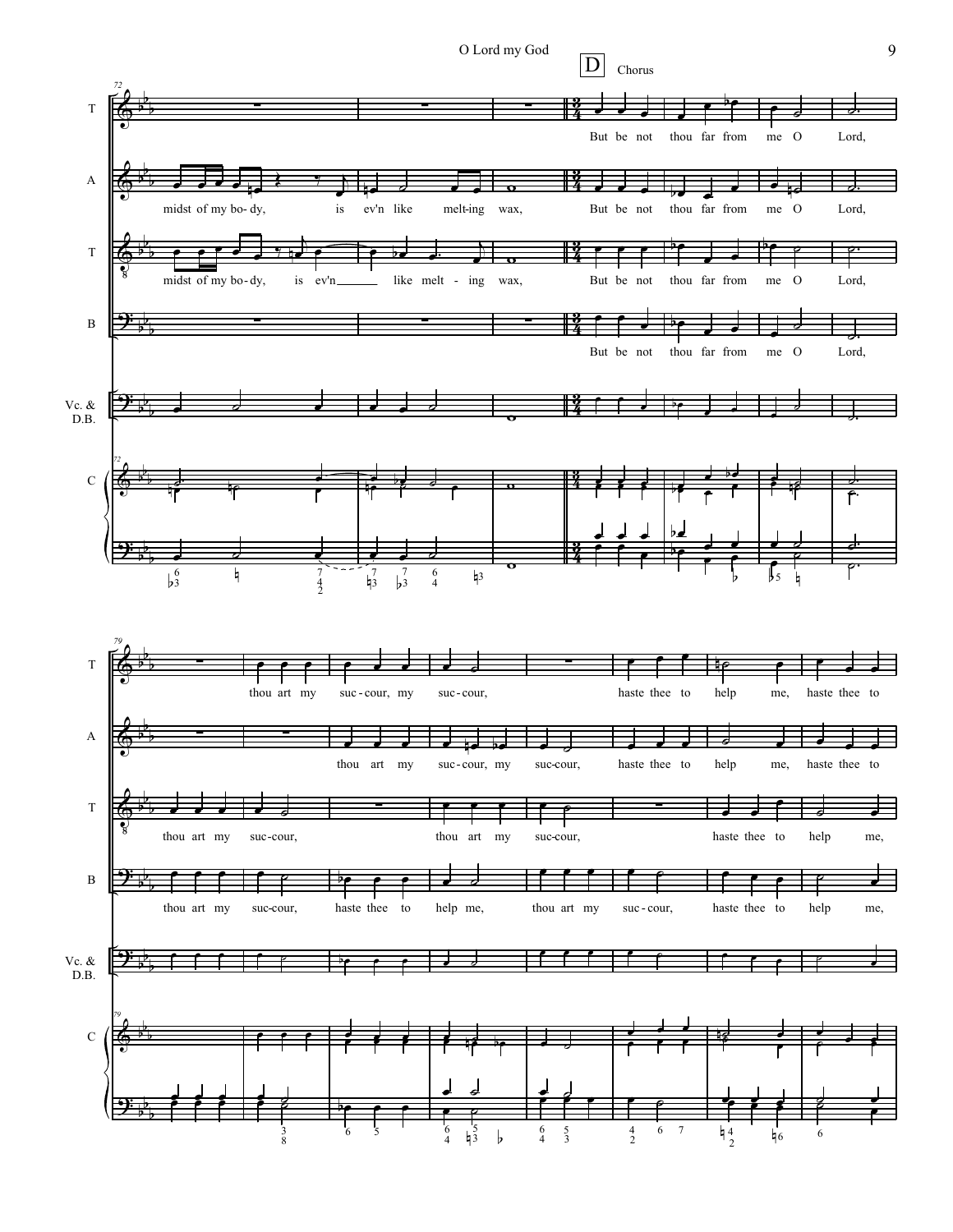![](_page_9_Figure_1.jpeg)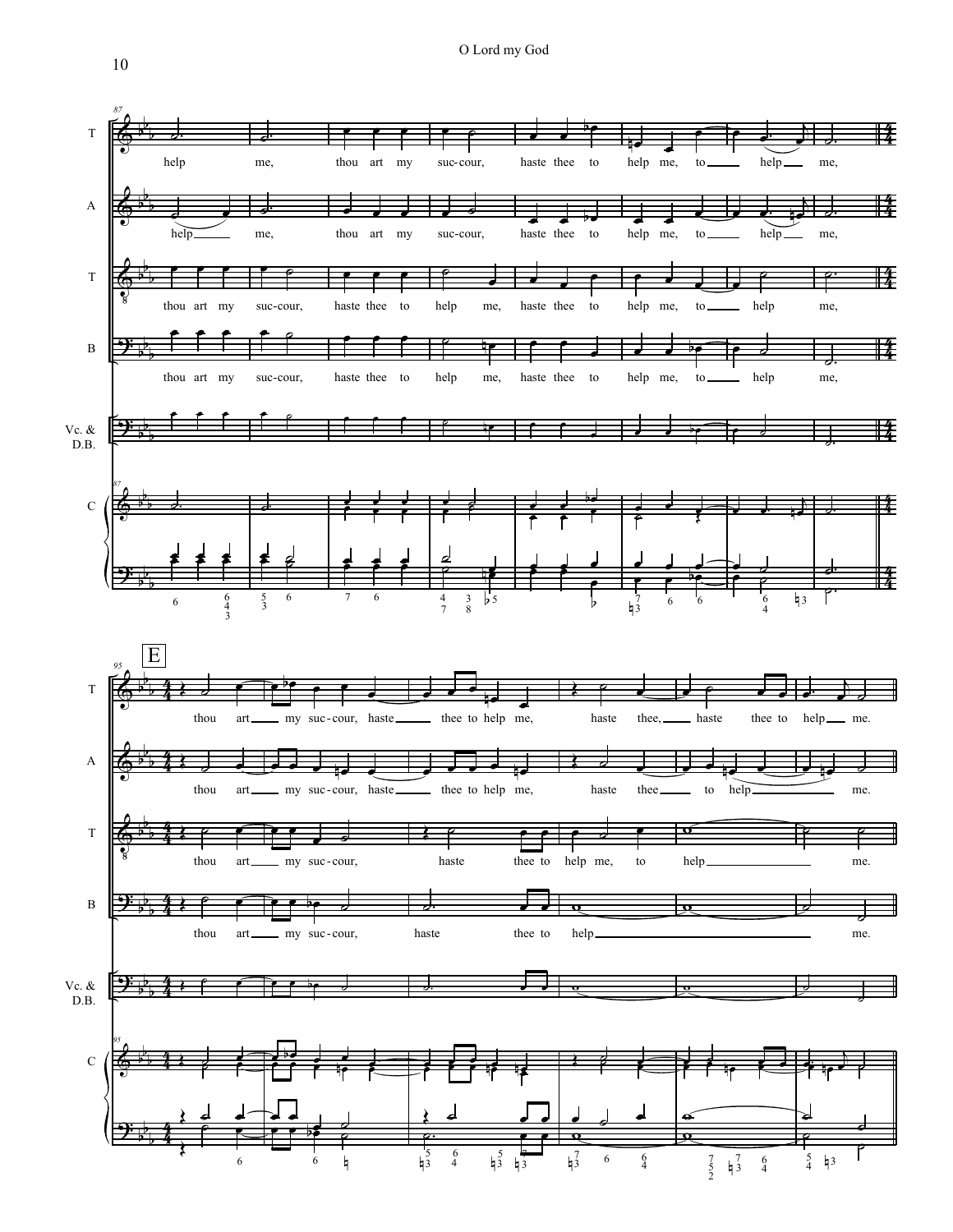![](_page_10_Figure_1.jpeg)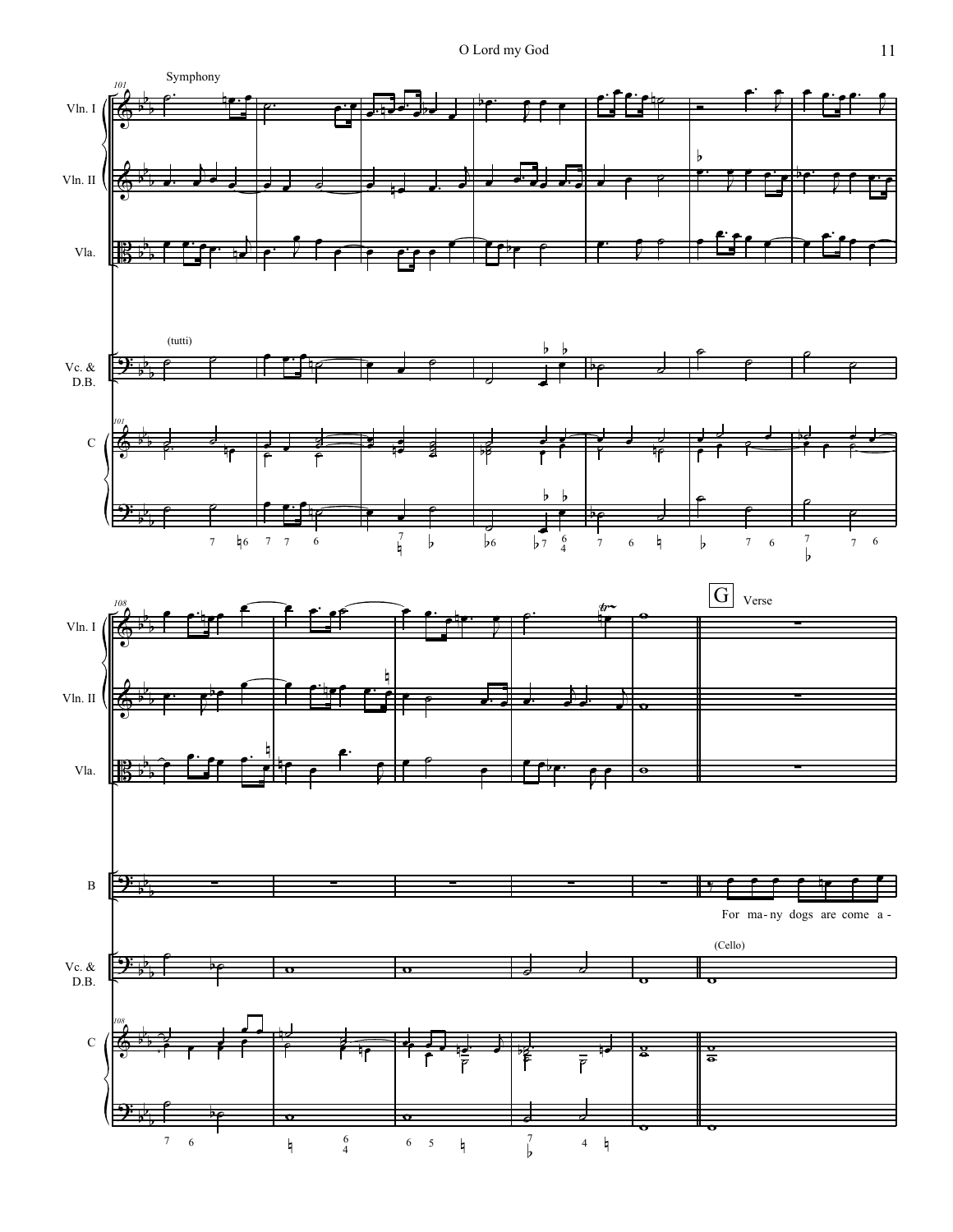![](_page_11_Figure_1.jpeg)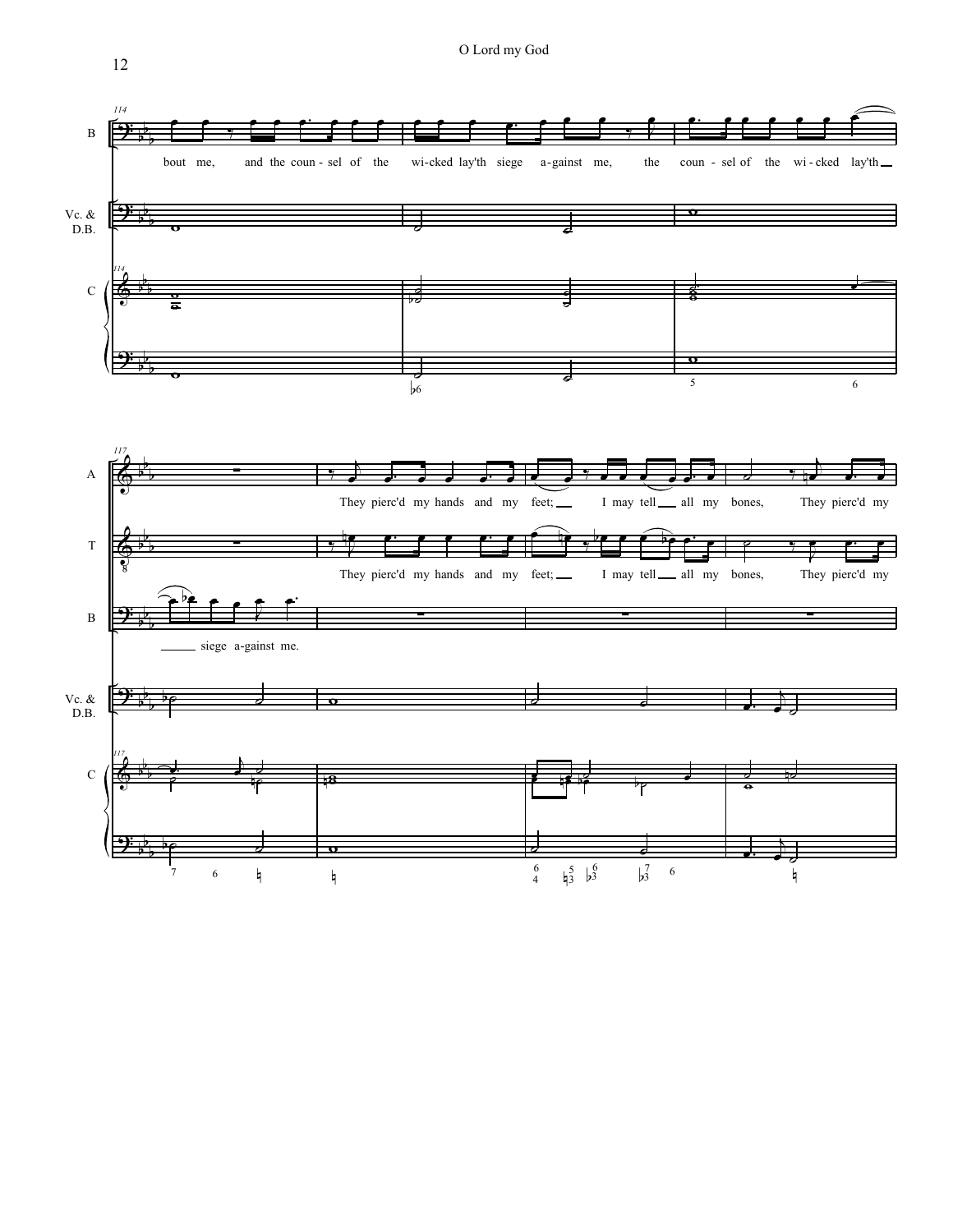![](_page_12_Figure_1.jpeg)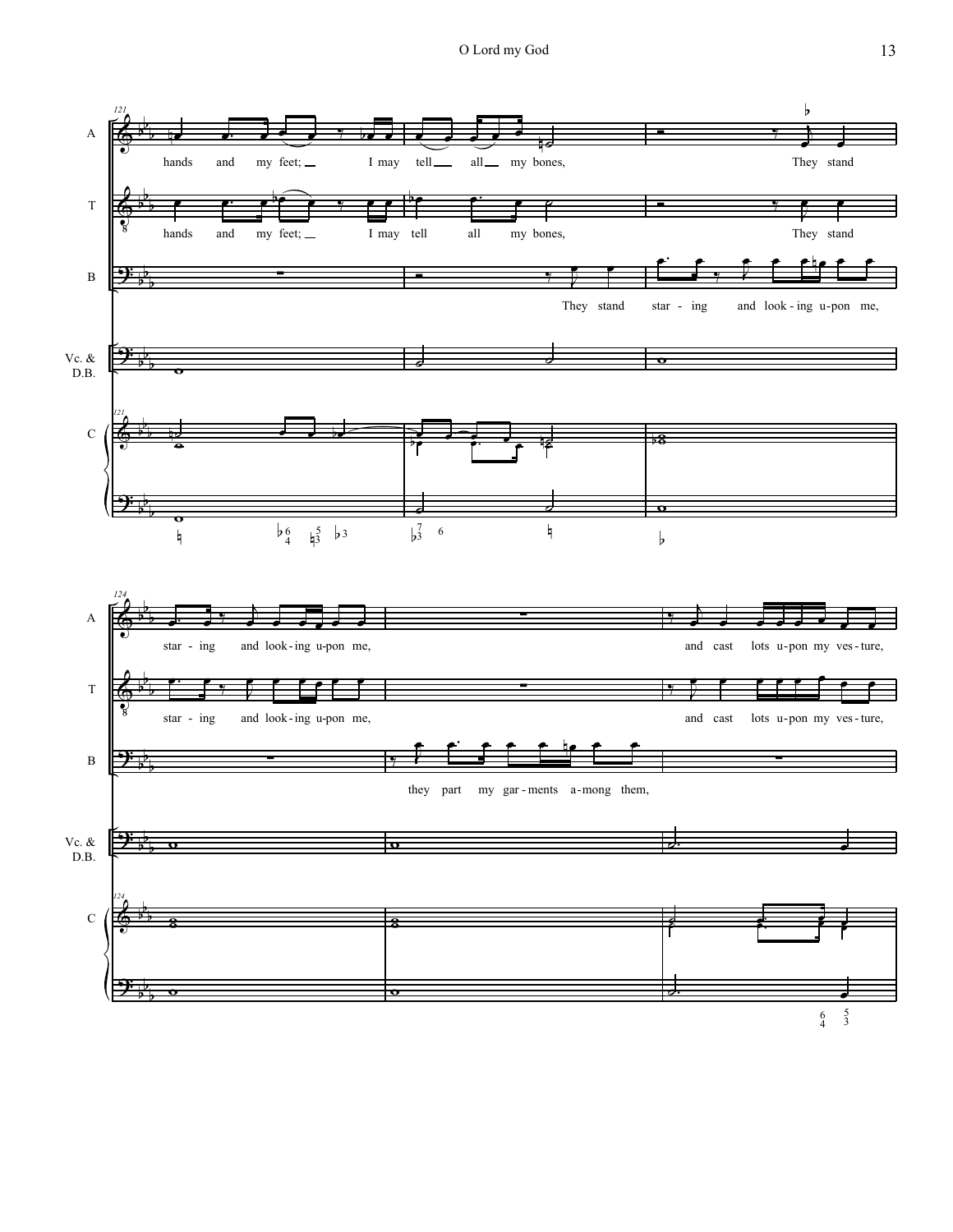![](_page_13_Figure_1.jpeg)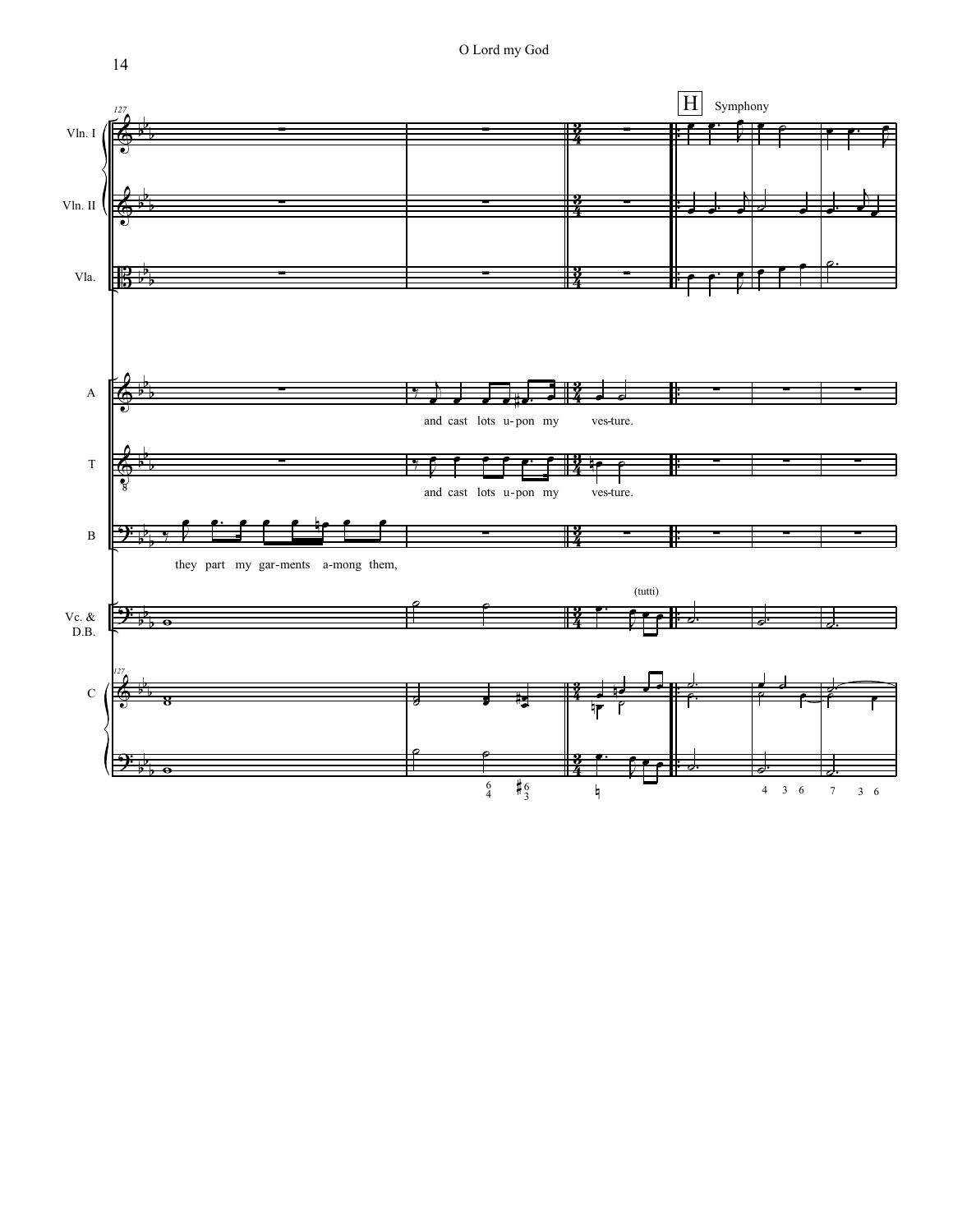![](_page_14_Figure_1.jpeg)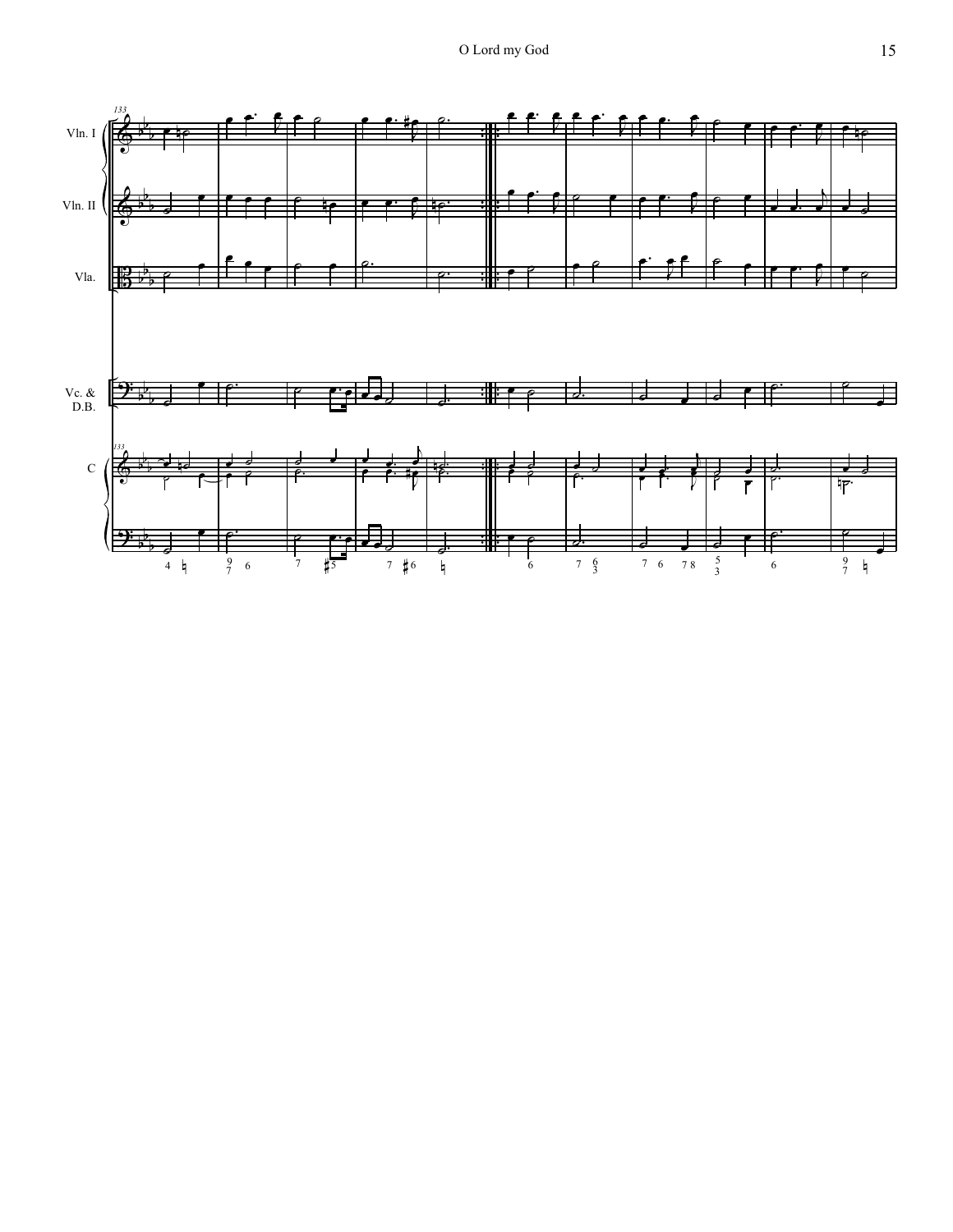![](_page_15_Figure_1.jpeg)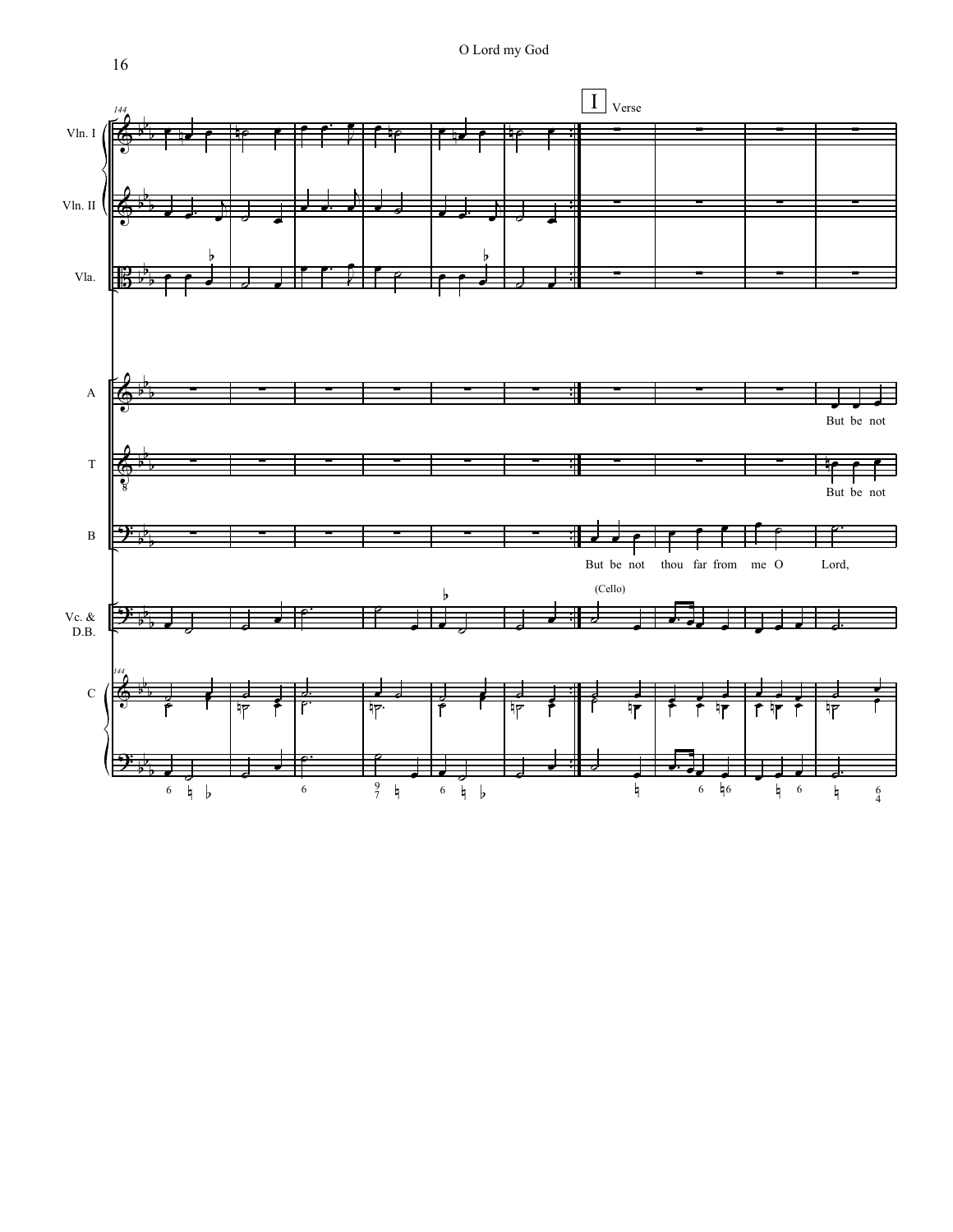![](_page_16_Figure_1.jpeg)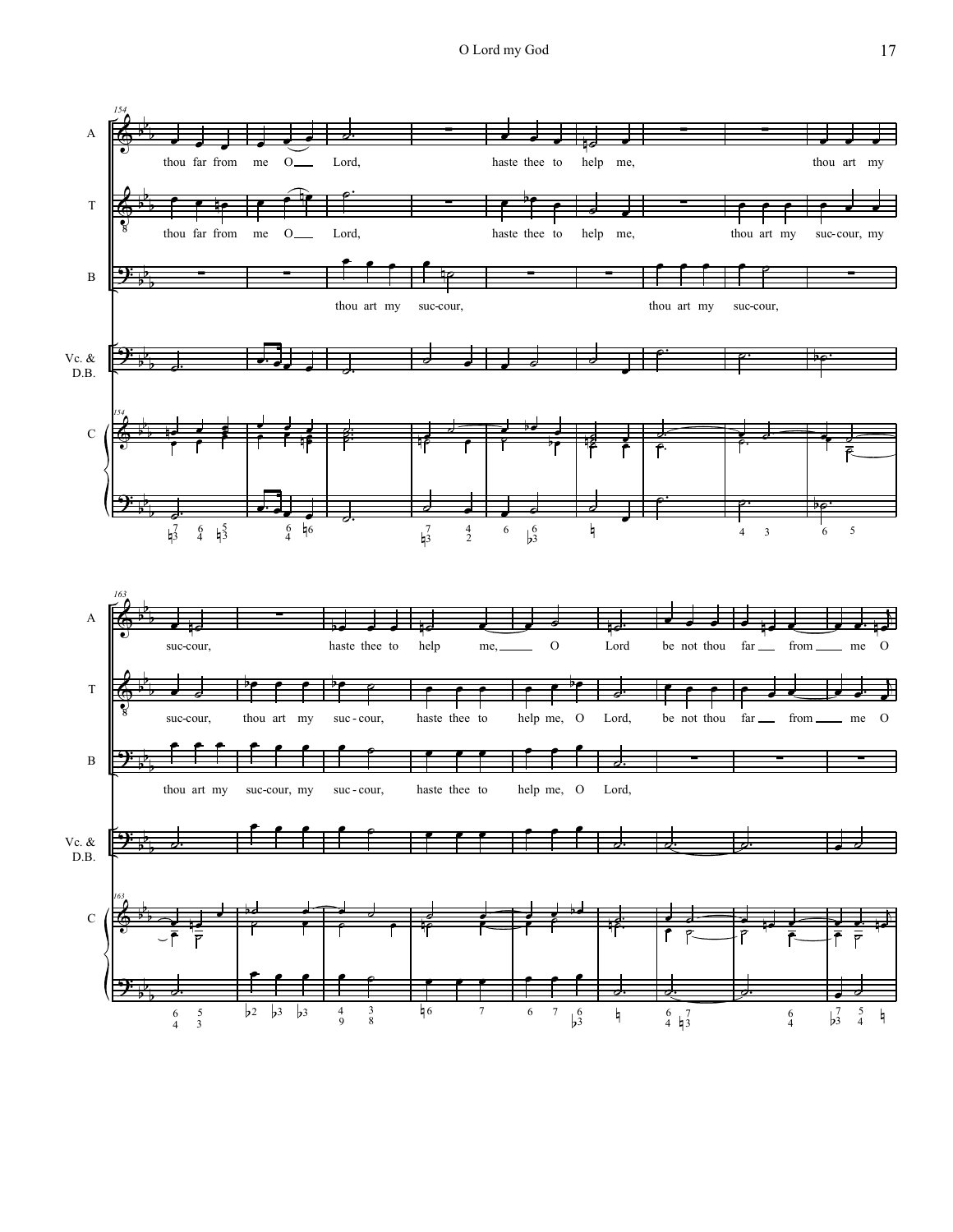O Lord my God

![](_page_17_Figure_1.jpeg)

18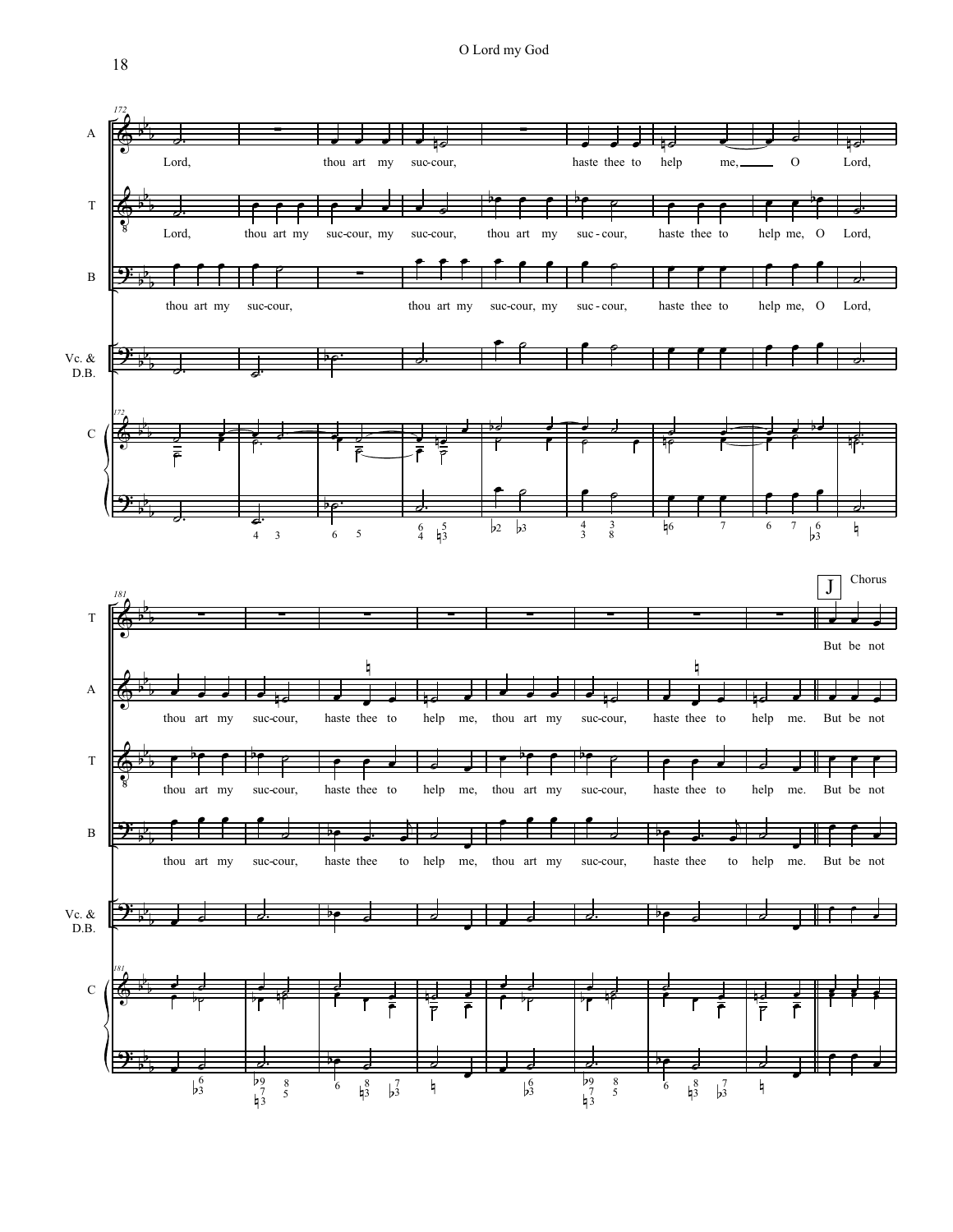![](_page_18_Figure_1.jpeg)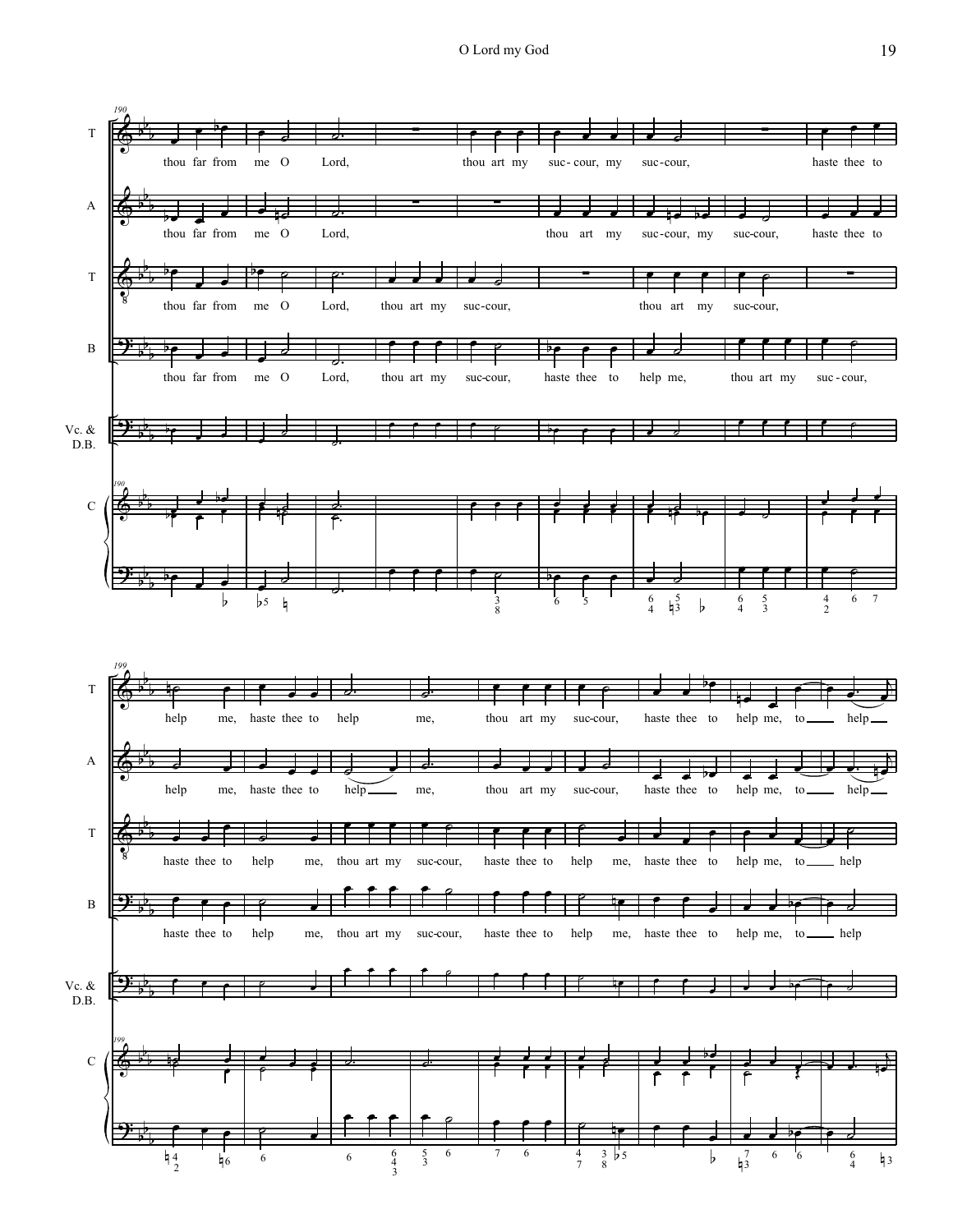![](_page_19_Figure_1.jpeg)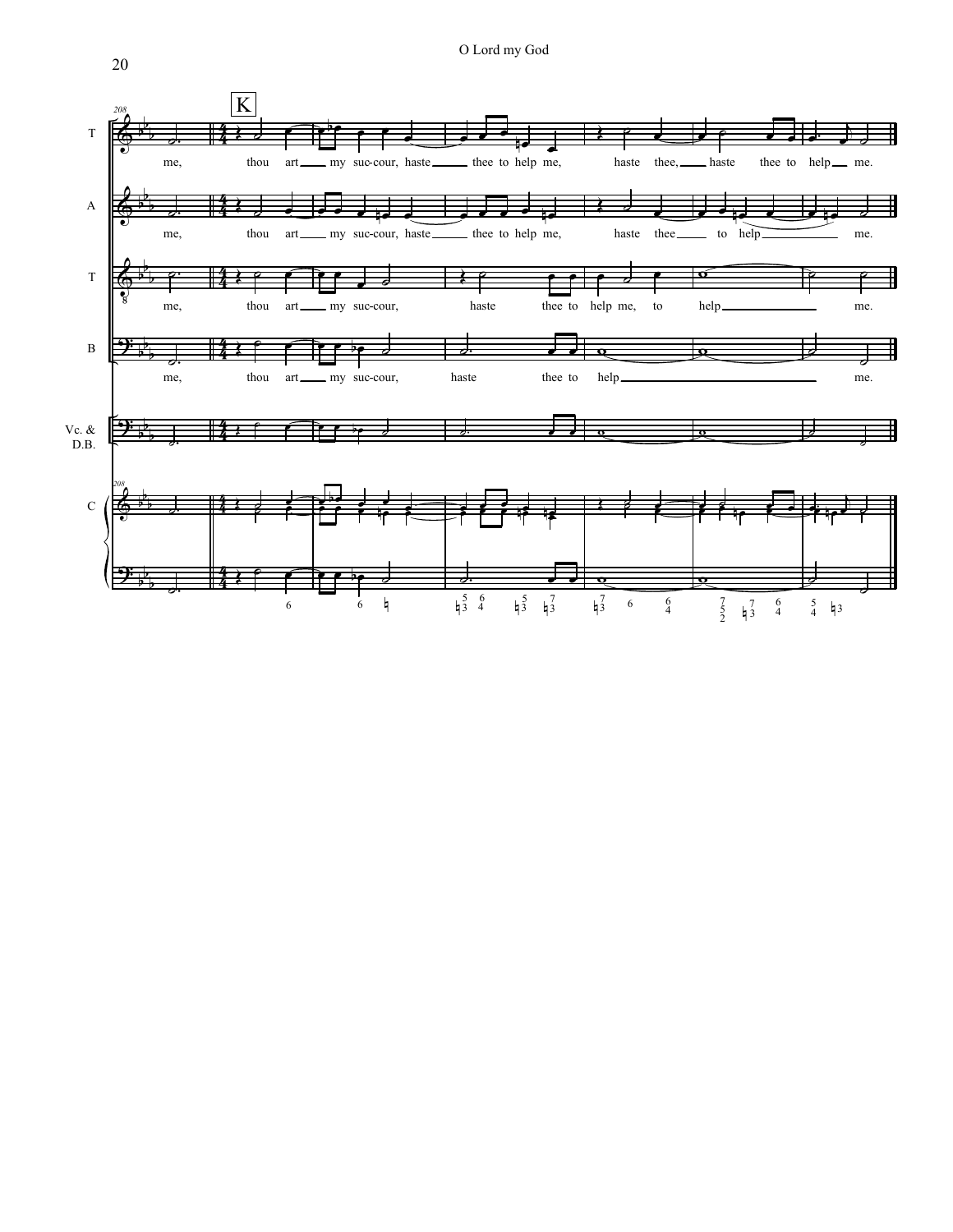```
Pelham Humfrey (1647-1674)
```
![](_page_20_Figure_2.jpeg)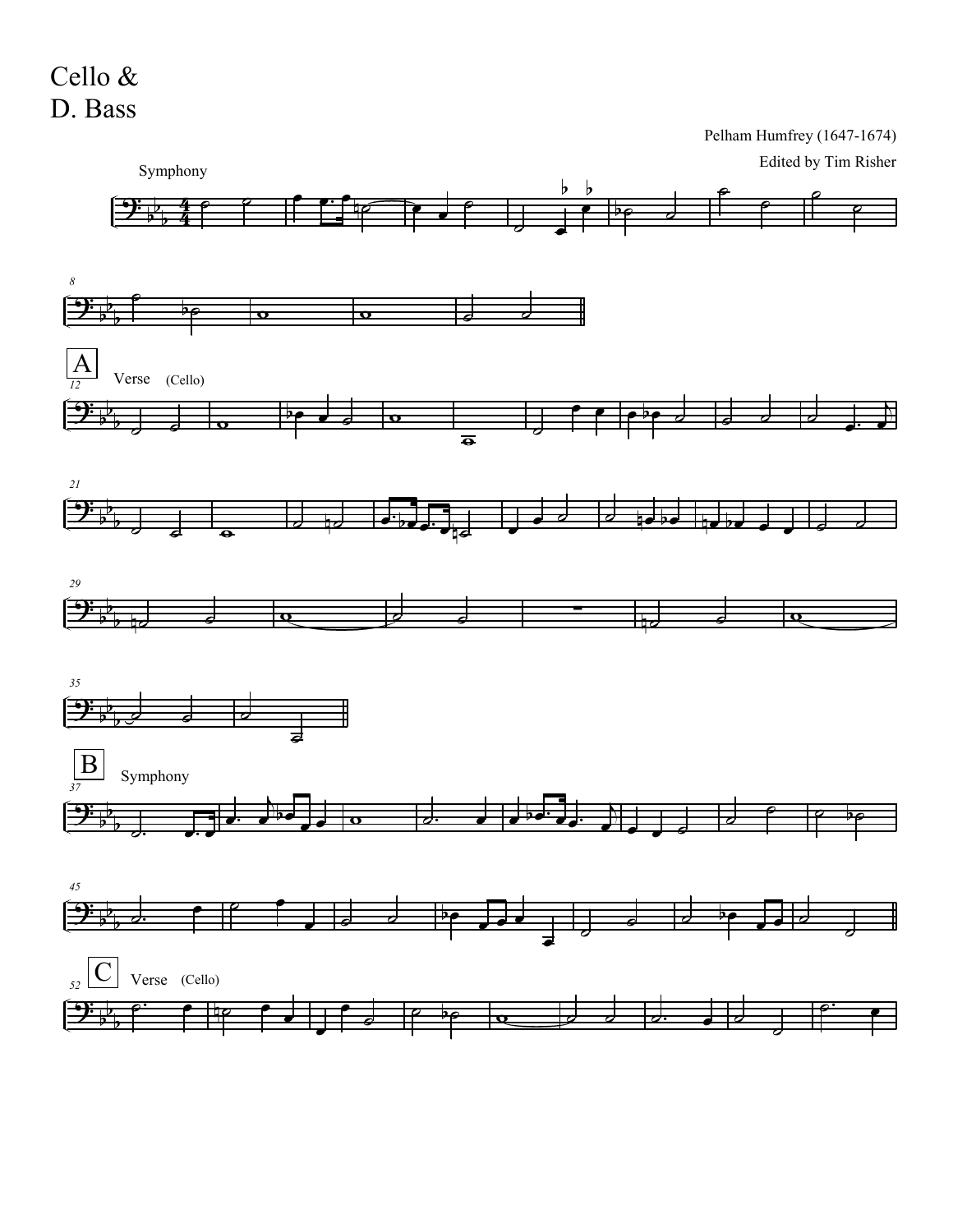![](_page_21_Figure_0.jpeg)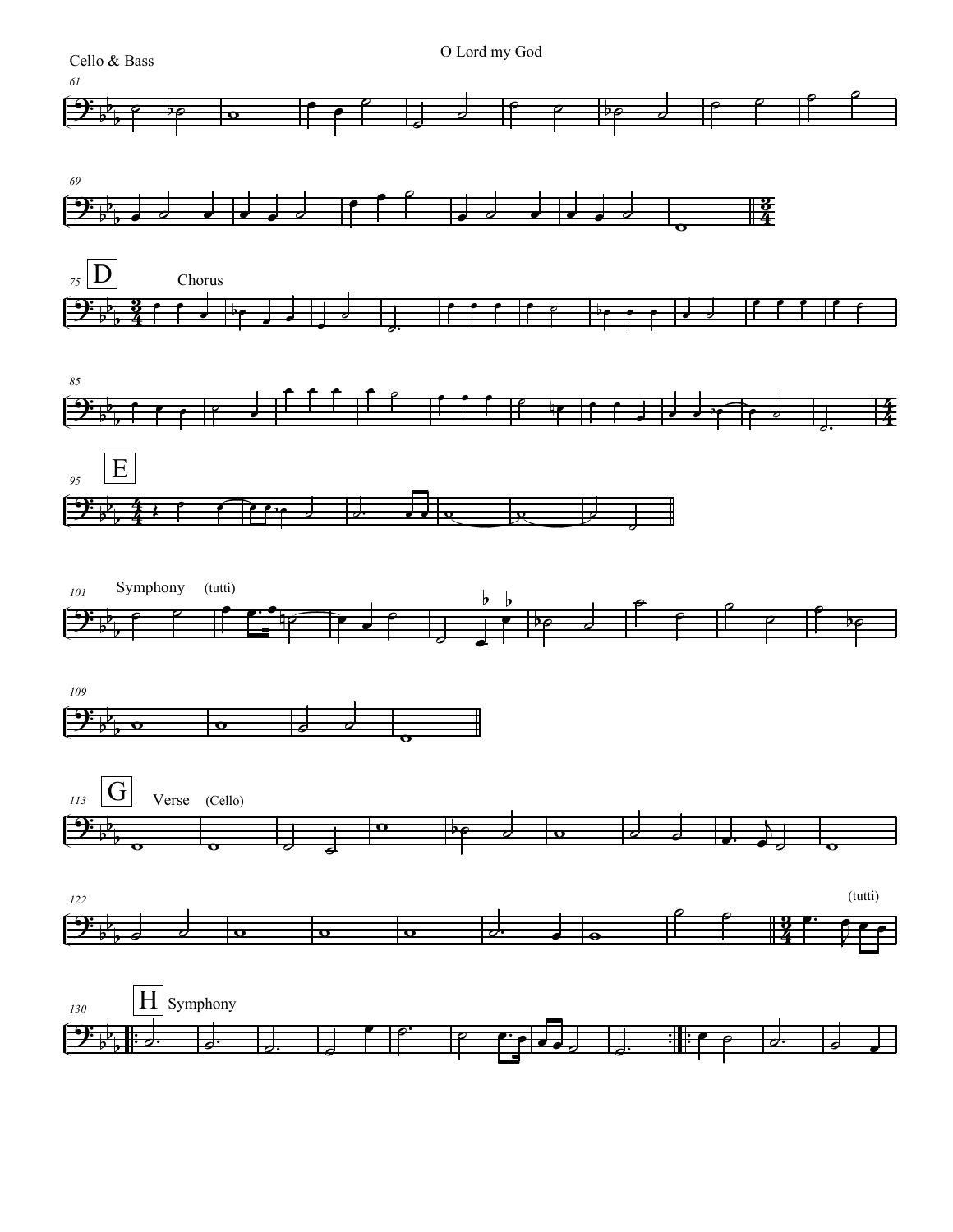![](_page_22_Figure_1.jpeg)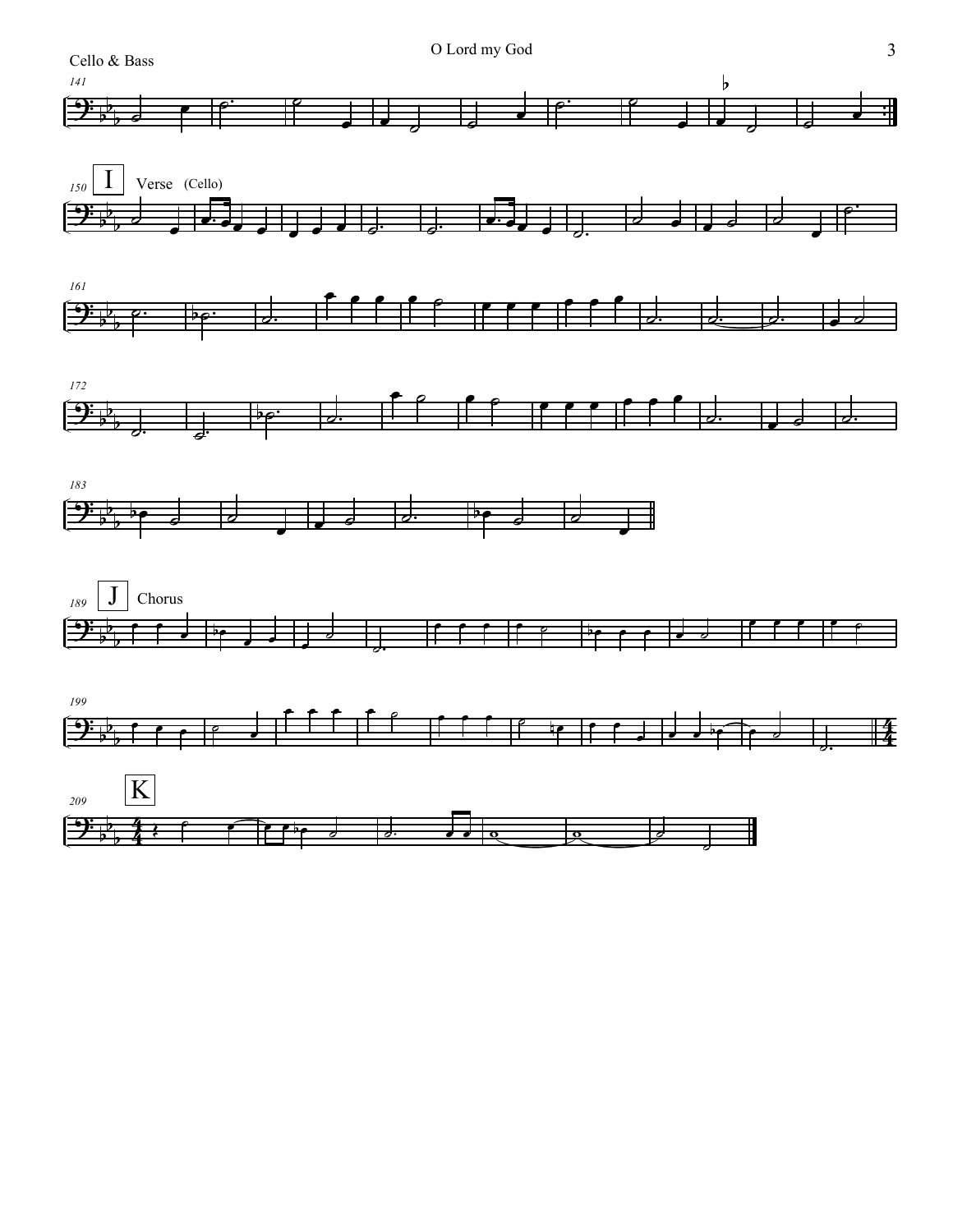Viola

Pelham Humfrey (1647-1674)

Edited by Tim Risher

![](_page_23_Figure_3.jpeg)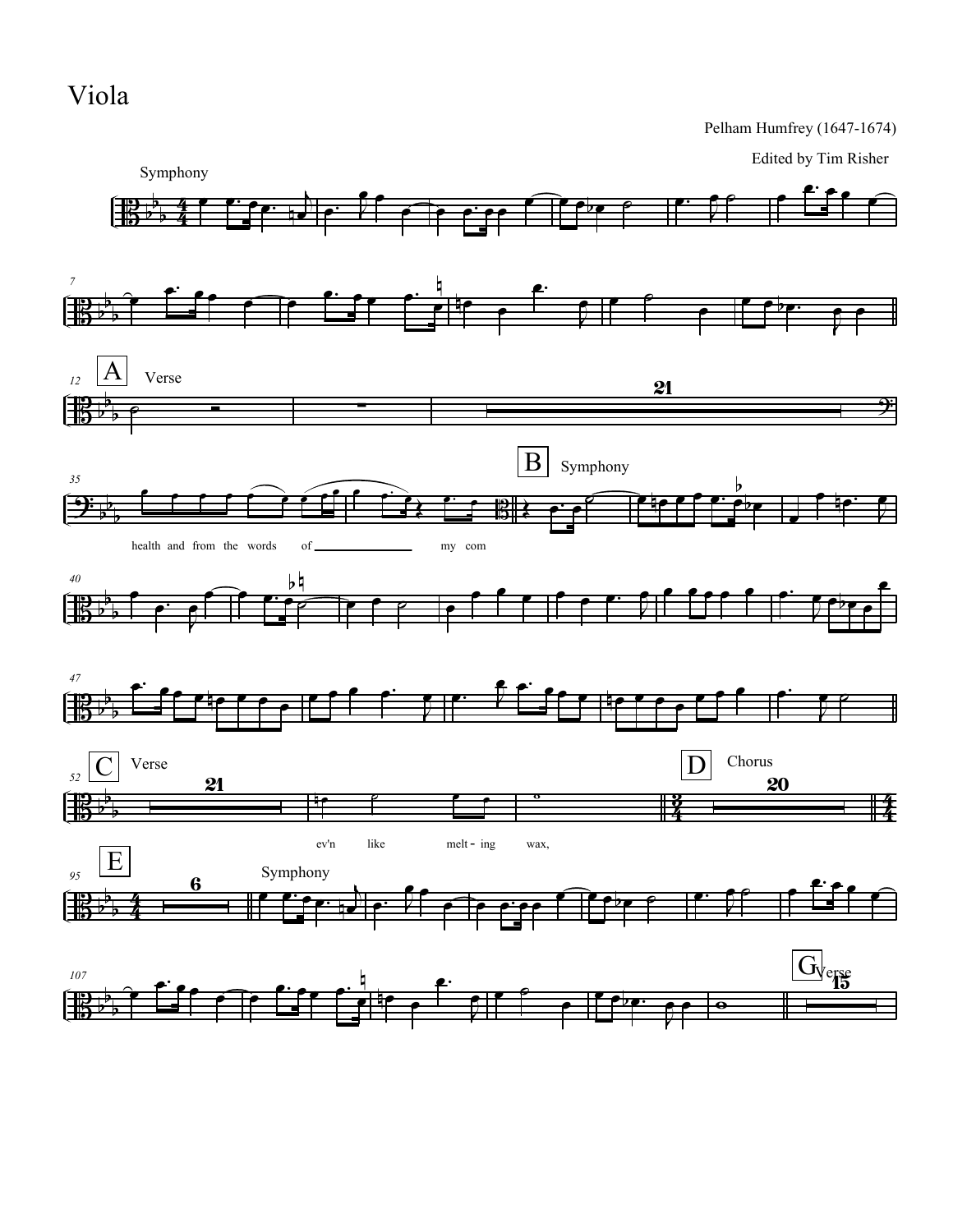Viola

![](_page_24_Figure_2.jpeg)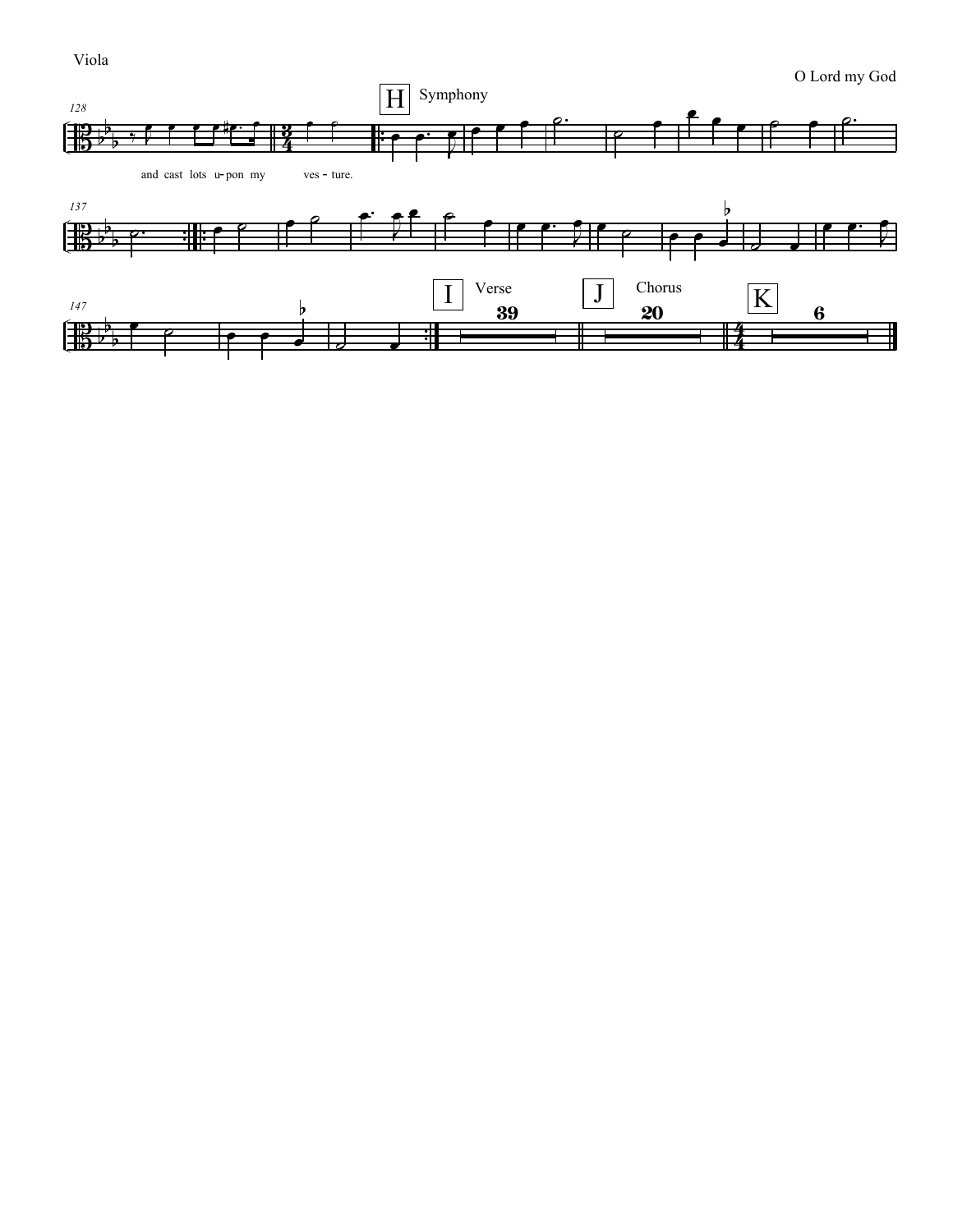### Violin II

Pelham Humfrey (1647-1674)

![](_page_25_Figure_2.jpeg)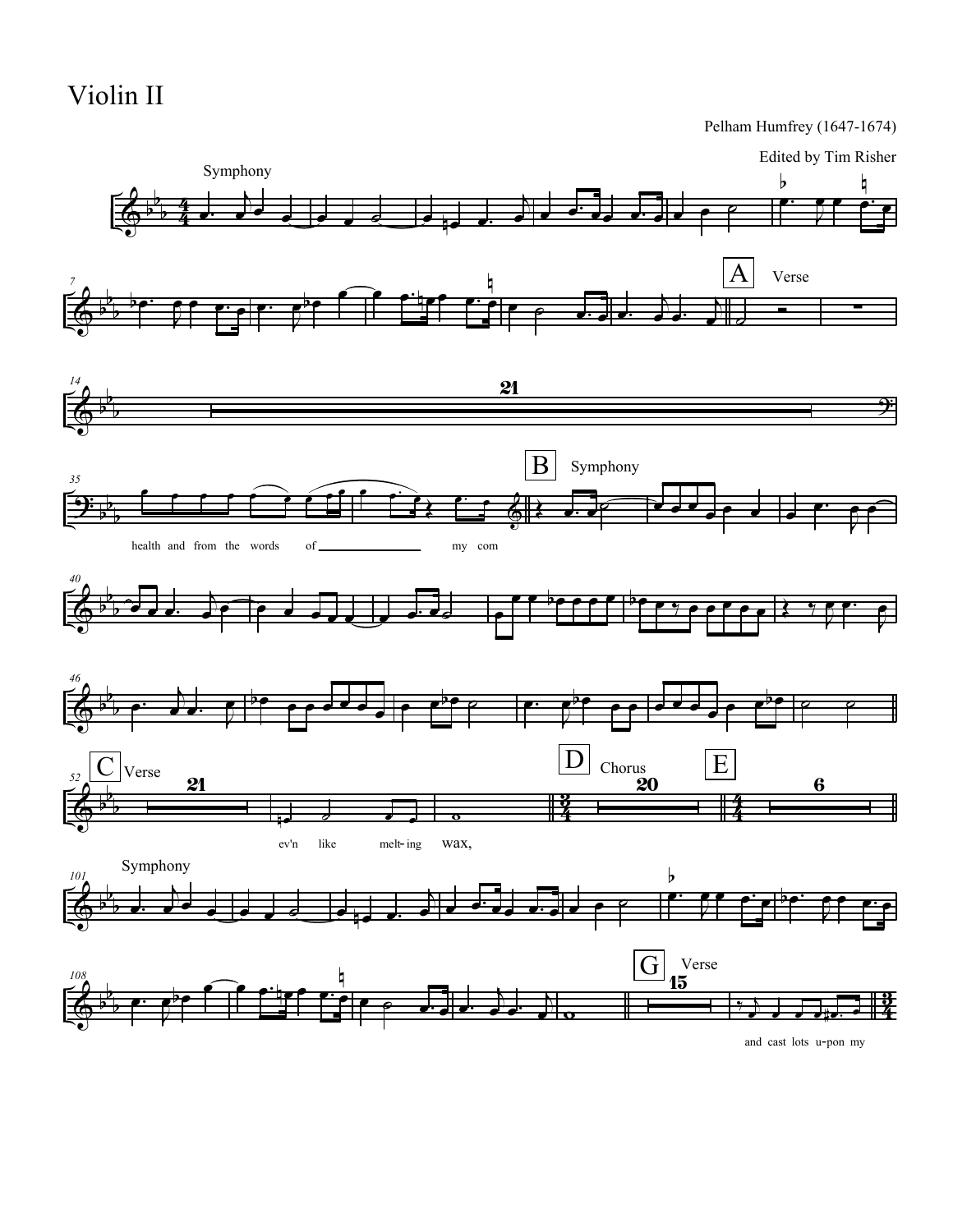Violin 2

![](_page_26_Figure_1.jpeg)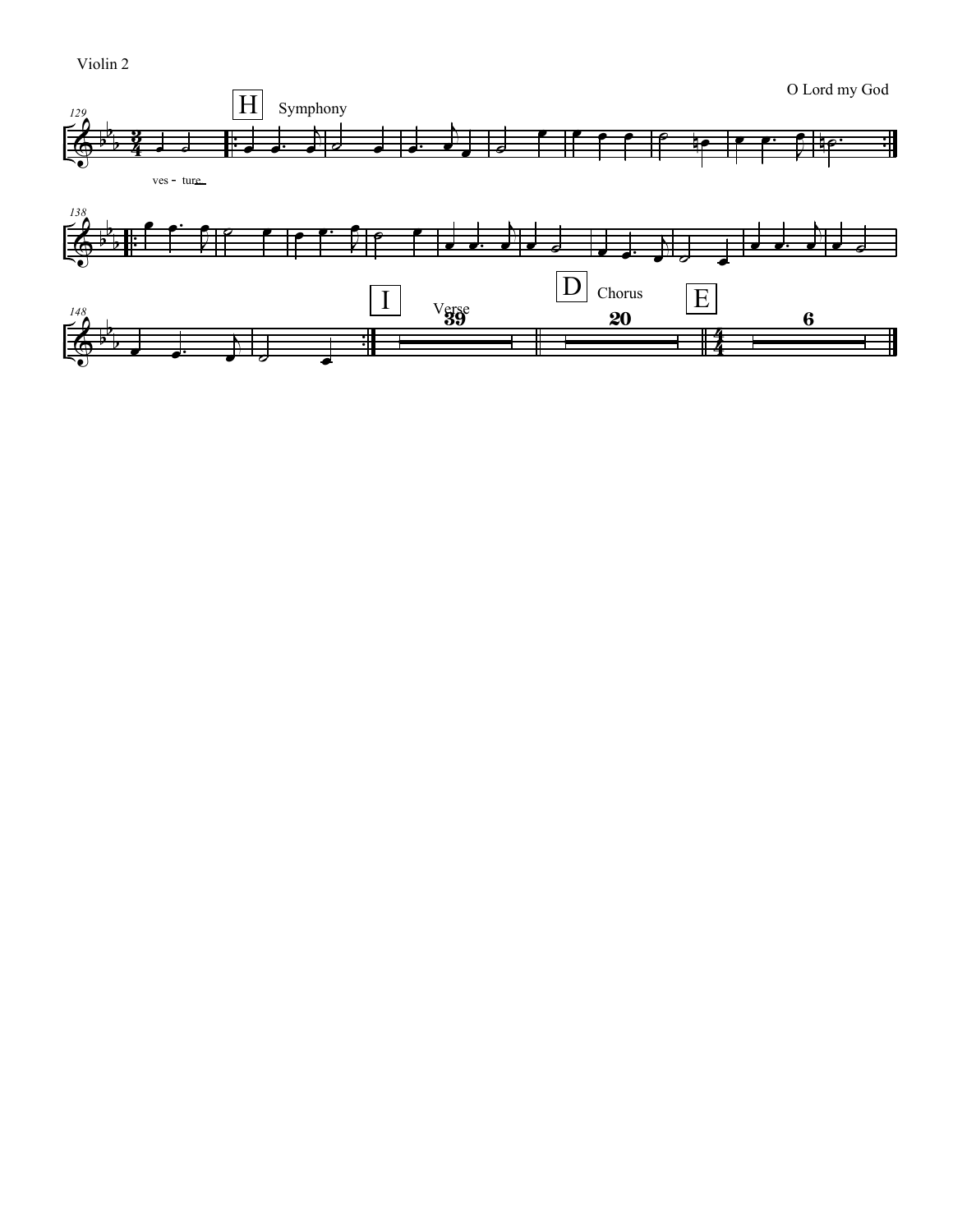### Violin I

```
Pelham Humfrey (1647-1674)
Edited by Tim Risher
```
![](_page_27_Figure_2.jpeg)